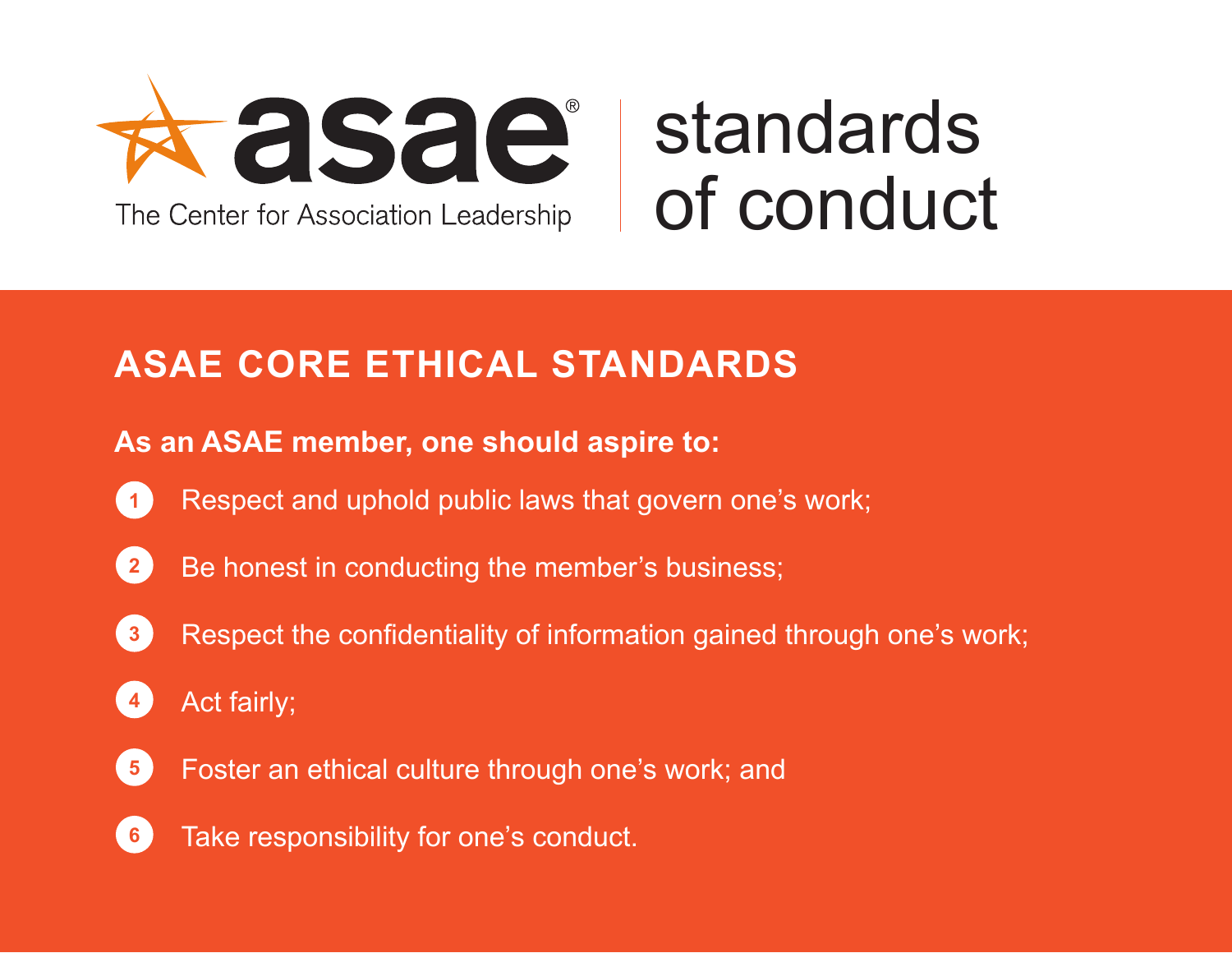## asae standards of conduct | preamble

More than 287 million people around the globe look to associations for their vision, their values and their effectiveness. With this role comes a great responsibility for associations to serve members and the public with integrity. To fulfill this responsibility, ASAE: the Center for Association Leadership's membership of association professionals, consultants, and industry partners are committed to ethical standards that promote the goal of transforming society for the better.

To join ASAE is to commit to work in accordance with its ethical standards and to encourage the development and implementation of the ethical standards within the industries and professions represented by its members.

The Standards of Conduct embody aspirational ethical standards. The aspirational ethical standards describe the conduct that individuals strive to uphold as ASAE members. Although adherence to the aspirational ethical standards is not easily measured, conducting themselves in accordance with these ethical standards is an expectation that members have of themselves as professionals. Among the aspirational ethical concepts with these Standards of Conduct are those of **respect, responsibility, fairness** and **honesty.**

**Respect** is demonstrating a high regard for one's self, others, and the resources entrusted to them. Those resources may include people, money, reputation, the safety of others, and natural or environmental resources. An environment of respect engenders trust, confidence, and performance excellence by fostering mutual cooperation – an environment where diverse perspectives and views are encouraged and valued.

**Responsibility** is taking ownership for the decisions one makes or fails to make, the actions one takes or fails to take, and the consequences that result.

**Fairness** is making decisions and acting impartially and objectively. A member's conduct must be free from competing self interest, prejudice, and favoritism.

**Honesty** is understanding the truth and acting in a truthful manner both in one's communications and in one's conduct.

**ASAE Association Professionals/Executive members\***, **Consultant members\*\***, and **Industry Partners members\*\*\*** aspire to demonstrate ethical conduct by acting in the manner described in ASAE's Core Ethical Standards Addendum. **SEE CHART**

*\*The ASAE Association Professional/Executive members category encompasses the staff of trade and professional associations, philanthropic organizations, and association management companies, including association chief executive members, and association professional staff members of ASAE.*

*\*\*The ASAE Consultant member category encompasses those individuals whose primary service to ASAE & The Center members involves the sale of intellectual property or expert advice to associations or other membership organizations, and who are not full-time association executives.*

*\*\*\*The ASAE Industry Partner members category encompasses those individuals who market to ASAE members, members of learned professions, government employees and others who are not full-time association executives.*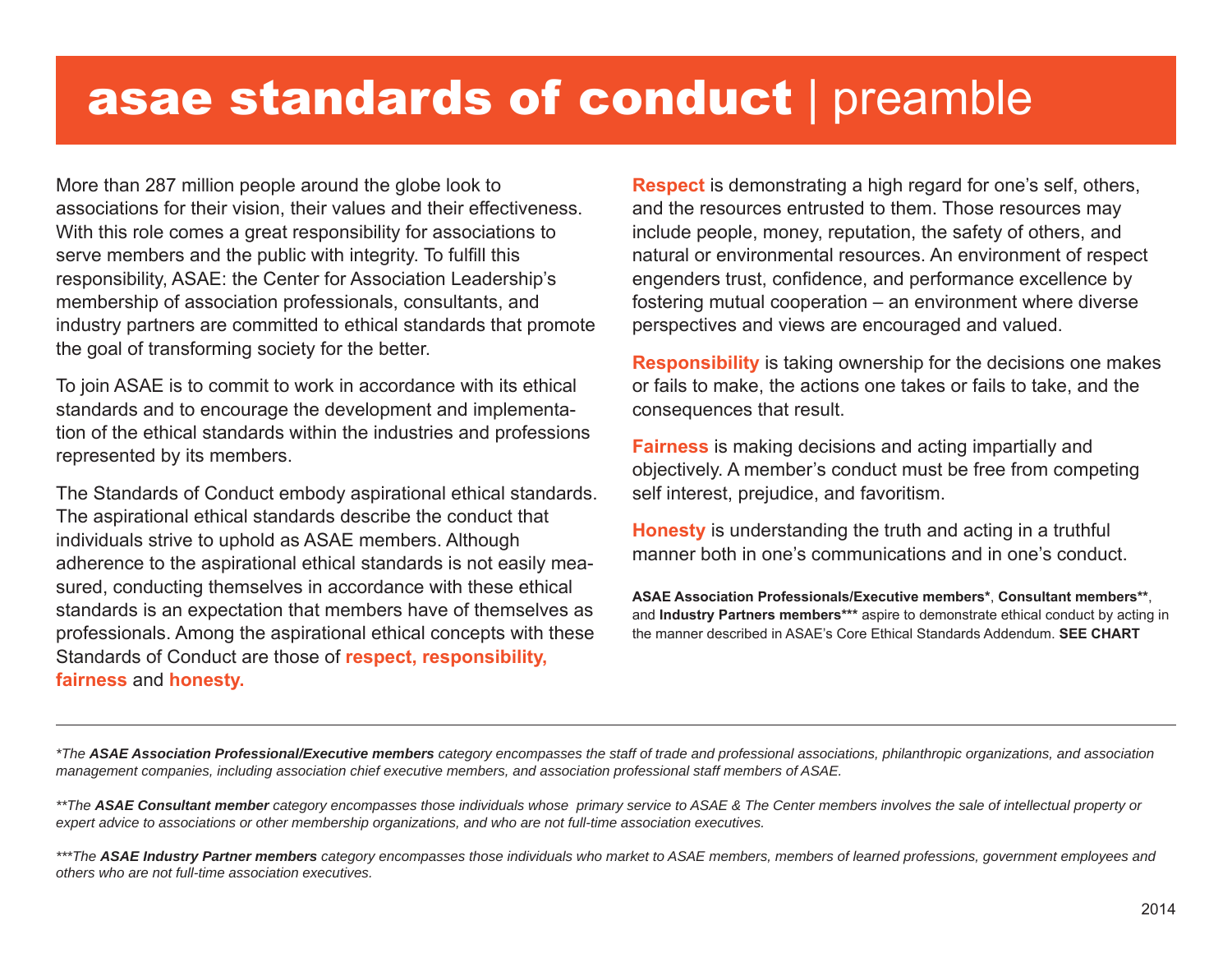| <b>CORE STANDARD</b>                                                             | <b>ASSOCIATION PROFESSIONALS</b><br>/ EXECUTIVES                                                                                                                                    | <b>CONSULTANTS</b>                                                                                                                                                                                           | <b>INDUSTRY PARTNERS</b> |
|----------------------------------------------------------------------------------|-------------------------------------------------------------------------------------------------------------------------------------------------------------------------------------|--------------------------------------------------------------------------------------------------------------------------------------------------------------------------------------------------------------|--------------------------|
| <b>1. RESPECT AND UPHOLD</b><br><b>PUBLIC LAWS THAT</b><br><b>GOVERN MY WORK</b> | Know and abide by the laws and<br>regulations that govern nonprofit<br>organizations and their entities.                                                                            | Know and abide by the laws and regulations that govern the member's<br>profession or industry and that of his/her clients.                                                                                   |                          |
|                                                                                  | Encourage all stakeholders to respect<br>and uphold the law.                                                                                                                        | Encourage all industry partners to respect and uphold laws and regulations.                                                                                                                                  |                          |
|                                                                                  |                                                                                                                                                                                     | Ensure all contractual dealings are conducted fairly and in compliance with the law.                                                                                                                         |                          |
| 2. BE HONEST IN CONDUCTING<br><b>MY BUSINESS</b>                                 | Strive to create an environment in which others feel safe to tell the truth.                                                                                                        |                                                                                                                                                                                                              |                          |
|                                                                                  | Be honest and accurate in<br>communications and in conduct<br>particularly when describing one's<br>knowledge, experience, expertise<br>and credentials.                            | Be honest and accurate in communications and in conduct particularly when<br>describing one's knowledge, experience to clients and when promoting<br>services.                                               |                          |
|                                                                                  | Demonstrate transparency in the<br>decision-making process and disclose<br>all potential and actual conflicts of<br>interest.                                                       | Maintain a transparent line of communication and fully disclose all potential<br>and actual conflicts of interest.                                                                                           |                          |
|                                                                                  | Negotiate in good faith and provide all<br>information material to the terms of the<br>contract to the persons with whom the<br>member is negotiating.                              | Present contracts that are clear, unambiguous and transparent to prospective<br>clients and fully disclose potential costs within the defined scope of work to the<br>client before beginning an assignment. |                          |
|                                                                                  | Follow the employer's policies and<br>procedures in the acceptance of<br>commissions, remuneration or other<br>benefits in connection with the scope<br>of the member's employment. | Obtain client's prior written consent before accepting commissions,<br>remuneration or other benefits from a third party in connection with the<br>recommendations regarding the client's business.          |                          |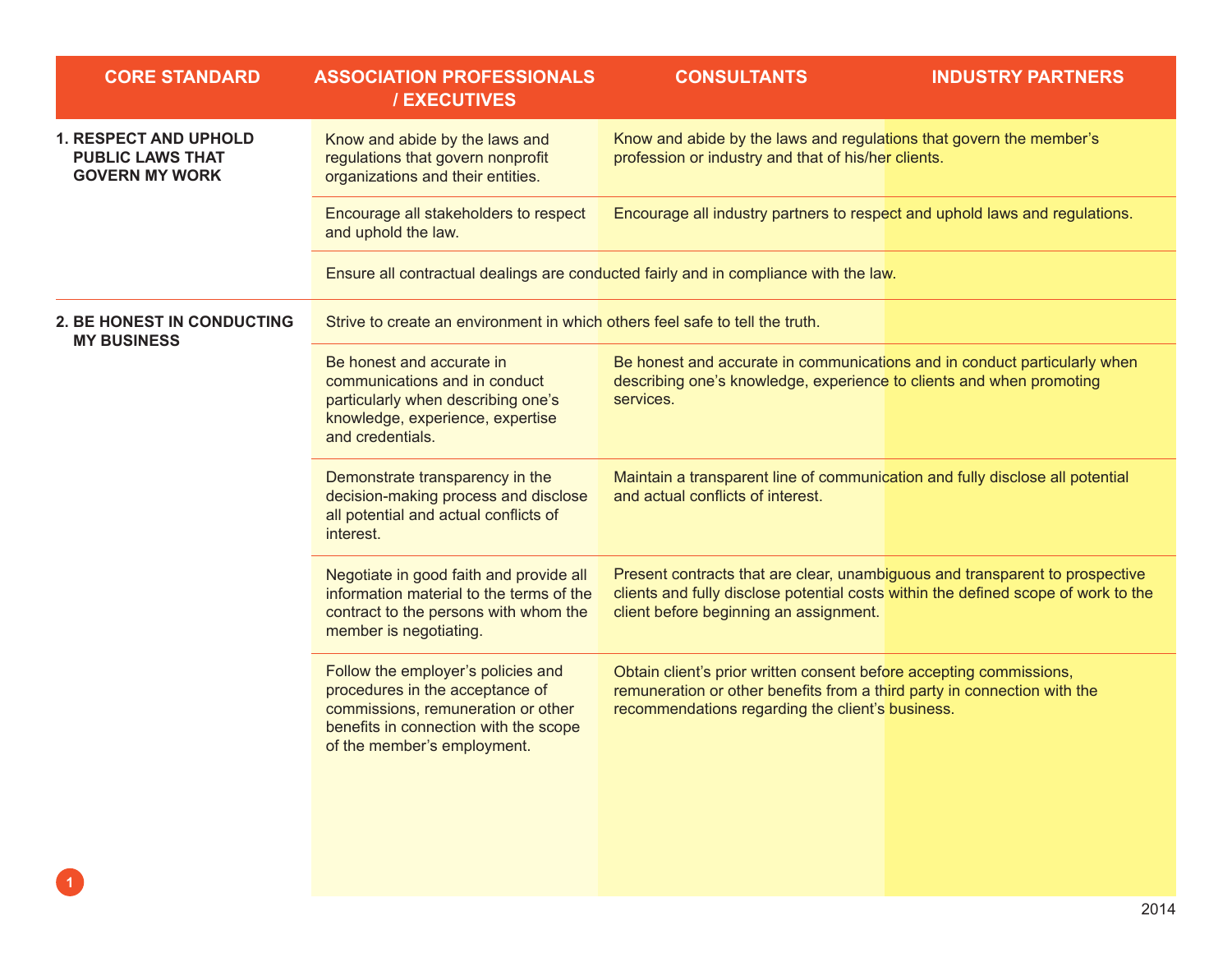| <b>CORE STANDARD</b>                                                                                      | <b>ASSOCIATION PROFESSIONALS</b><br>/ EXECUTIVES                                                                                                                 | <b>CONSULTANTS</b>                                                                                                         | <b>INDUSTRY PARTNERS</b> |
|-----------------------------------------------------------------------------------------------------------|------------------------------------------------------------------------------------------------------------------------------------------------------------------|----------------------------------------------------------------------------------------------------------------------------|--------------------------|
| <b>3. RESPECT THE</b><br><b>CONFIDENTIALITY OF</b><br><b>INFORMATION GAINED</b><br><b>THROUGH MY WORK</b> | Protect confidential information,<br>including information that is in the<br>possession of staff or volunteers<br>whose service to the association<br>is ending. | Protect confidential information,<br>services and products, including<br>after the professional relationship<br>has ended. |                          |
| <b>4. ACT FAIRLY</b>                                                                                      | Serve the interest of the member's<br>organization through fair, honest and<br>courteous dealings that help advance<br>the association management<br>profession. |                                                                                                                            |                          |
|                                                                                                           |                                                                                                                                                                  |                                                                                                                            |                          |

. The contract of the contract of the contract of the contract of the contract of the contract of the contract of the contract of the contract of the contract of the contract of the contract of the contract of the contrac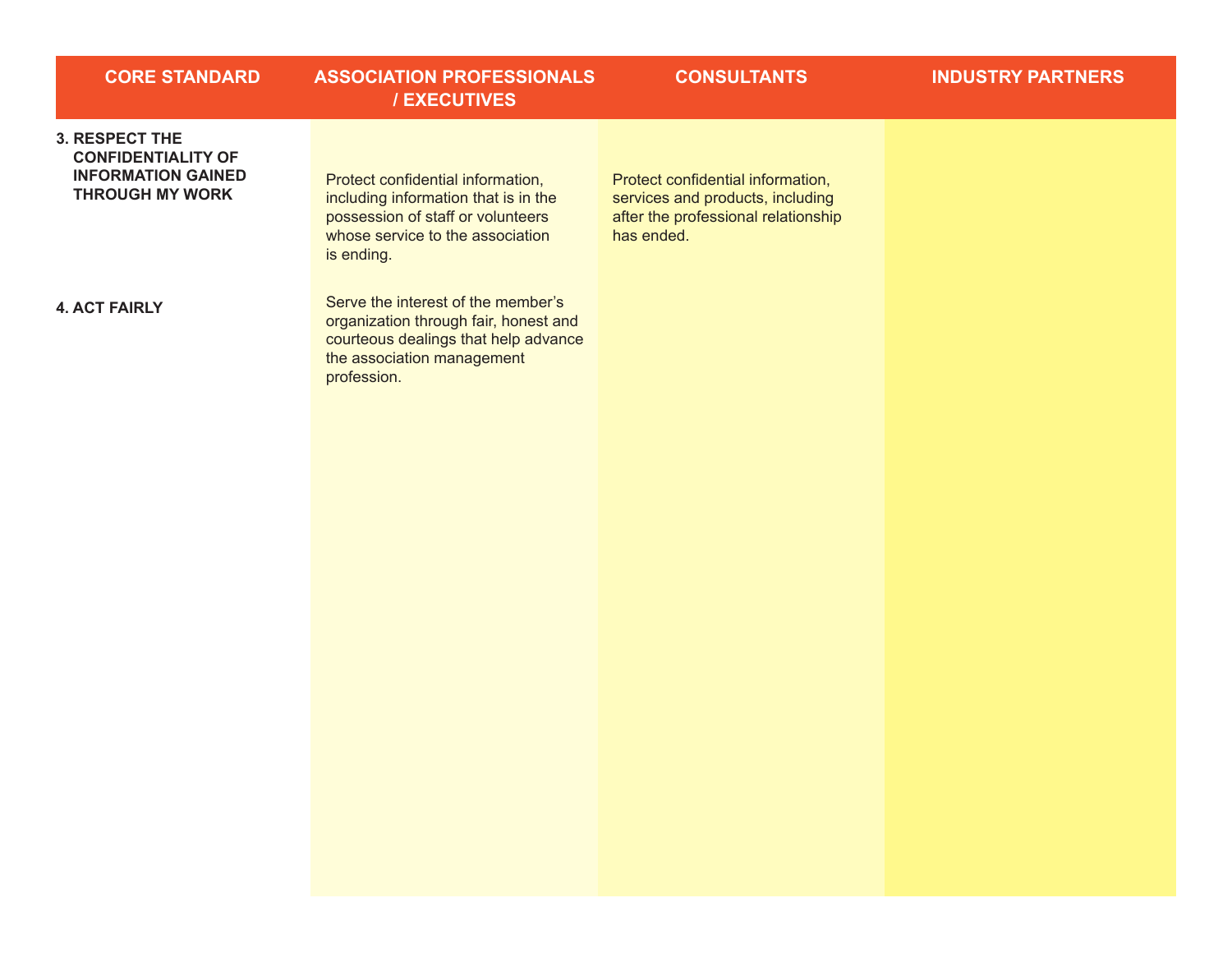| <b>CORE STANDARD</b>                                                       | <b>ASSOCIATION PROFESSIONALS</b><br>/ EXECUTIVES                                                                                      | <b>CONSULTANTS</b>                                                                                                           | <b>INDUSTRY PARTNERS</b> |
|----------------------------------------------------------------------------|---------------------------------------------------------------------------------------------------------------------------------------|------------------------------------------------------------------------------------------------------------------------------|--------------------------|
| <b>4. ACT FAIRLY</b><br>(continued)                                        | and deed.                                                                                                                             | Advance, support, and promote association membership and the profession of association management through word               |                          |
|                                                                            |                                                                                                                                       | Approach directly those persons with whom one has a conflict or disagreement, when appropriate.                              |                          |
|                                                                            | Conduct one's self in a professional manner in all circumstances.                                                                     |                                                                                                                              |                          |
|                                                                            |                                                                                                                                       | Maintain and constantly reexamine my impartiality and objectivity, taking corrective action as appropriate.                  |                          |
|                                                                            | and development, meetings, events, and activities.                                                                                    | Actively encourage equitable access to opportunities in association employment, membership, volunteer engagement             |                          |
| <b>5. FOSTER AN ETHICAL</b><br><b>CULTURE THROUGH ONE'S</b><br><b>WORK</b> | Model and encourage the intergration<br>of ethics into all aspects of manage-<br>ment of the association which<br>employs the member. | Model and encourage the integration of ethics into all aspects of management<br>of the association which employs the member. |                          |
|                                                                            | Pursue the objectives of the<br>association that employs the member<br>in ways that are ethical.                                      | Pursue the objectives of the association that employs the member in ways<br>that are ethical.                                |                          |
|                                                                            |                                                                                                                                       | Employ practices that exemplify 'Social Responsibility' at it pertains to both the human and environment conditions.         |                          |
|                                                                            | Respect diversity and foster inclusion in all aspects of one's work.                                                                  |                                                                                                                              |                          |
|                                                                            |                                                                                                                                       | Build strong relationships with all to enable a culture of integrity and uncompromising ethics.                              |                          |
|                                                                            | might consider disrespectful.                                                                                                         | Members inform themselves about the norms and customs of others and avoid engaging in behaviors they                         |                          |
|                                                                            | Listen to others' points of view, seeking to understand them.                                                                         |                                                                                                                              |                          |
|                                                                            | Provide accurate information in a timely manner.                                                                                      |                                                                                                                              |                          |
|                                                                            | Make commitments and promises, implied or explicit, in good faith.                                                                    |                                                                                                                              |                          |
|                                                                            |                                                                                                                                       |                                                                                                                              |                          |